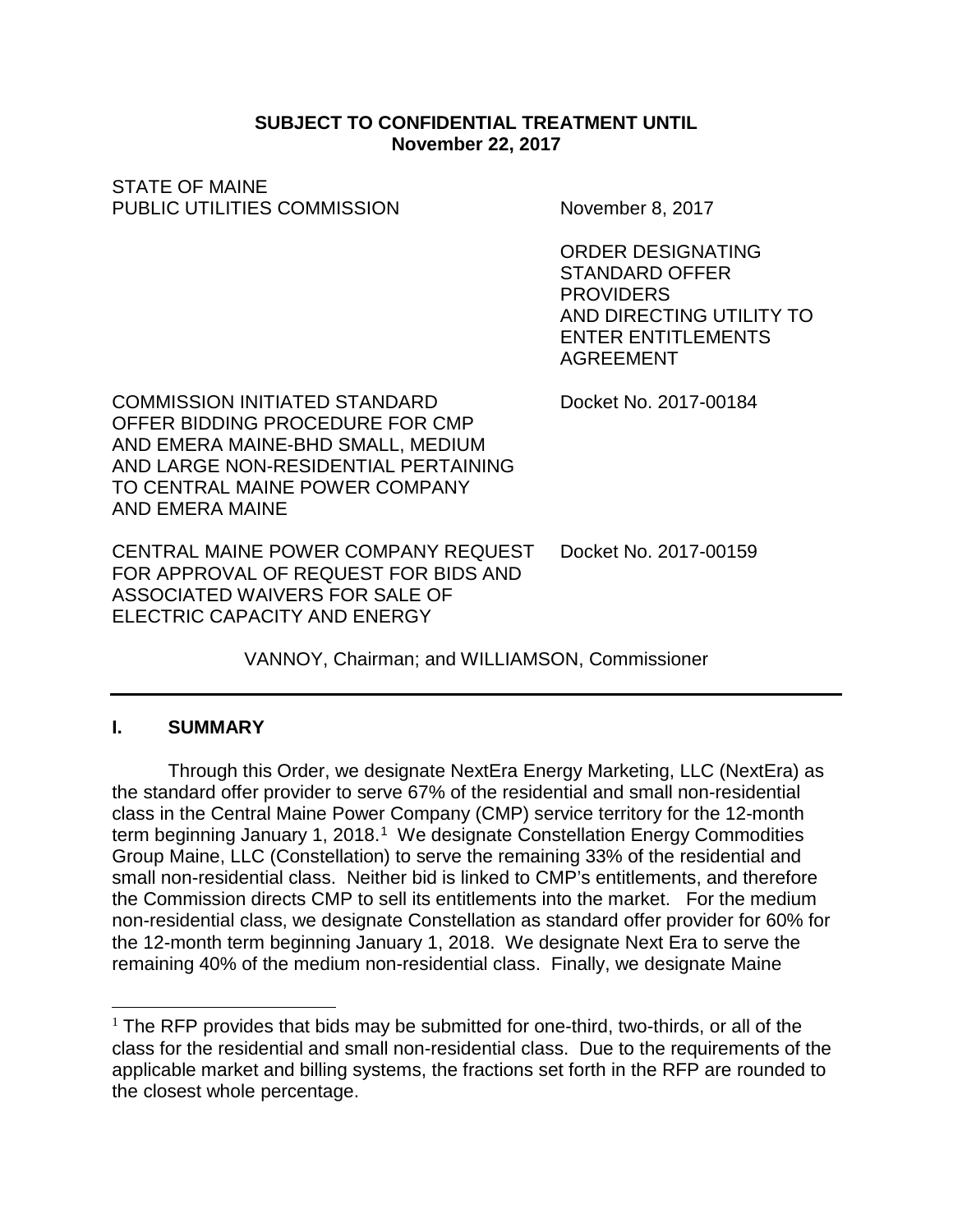Power, LLC (Maine Power) as the standard offer provider for all of the large nonresidential class.

For residential and small non-residential customers, the standard offer price will be \$0.0792063/kWh. This new price reflects a 18% increase from the 2017 price. The weighted average price for medium class standard offer service for 2018 will be \$0.08298/kWh, which is 21% higher than prices during 2017. The standard offer prices for CMP's large non-residential class will be indexed to wholesale market prices and will be set in advance of each month in accordance with this Order.

#### **II. BACKGROUND**

Pursuant to Maine's Restructuring Act, the Commission periodically administers a competitive bid process to select providers of standard offer service. 35-A M.R.S. § 212(2). The Commission is also required by the Act to oversee the sale by utilities of the rights to energy and capacity from their non-divested entitlements and other nondivested generation-related assets. 35-A M.R.S.§ 3204(4).

On September 6, 2017, the Commission issued its request for proposals for standard offer service for all classes for the term January 1, 2018 through December 31, 2018. The Commission requested proposals for 100% of the load of the residential and small non-residential class, indicating that bids may be submitted for one-third, twothirds or all of the class. The Commission requested proposals for 20%, 40%, 60%, 80% and/or 100% of the medium non-residential class and for 100% of the large nonresidential class.

The Commission's practice has been to allow bids for the residential and small non-residential standard offer load to be linked to obtaining the output of utility nondivested entitlement contracts. To permit such linked bids, bids were sought for CMP's entitlements at the same time as bids were sought for standard offer service. *Central Maine Power Company Request for Approval of Request for Bids and Associated Waivers for Sale of Electric Capacity and Energy*, Order Approving RFB and Granting Waivers, Docket No. 2017-00159 (Aug. 29, 2017). Specifically, CMP sought bids for the entitlements associated with CMP's power purchase agreement with Kennebago Hydro (Kennebago); and its long-term contracts with Goose River Hydro, Inc. (Goose River); Athens Energy, LLC (Athens Energy); Georges River Energy, LLC (Georges River); Pittsfield Solar, LLC; and Evergreen Wind Power III, LLC (Rollins Wind). CMP sought bids on all of its entitlements for the period from January 1, 2018 through December 31, 2018. Bidders were permitted to submit bids for the standard offer load and the entitlements that were linked or not linked to each other.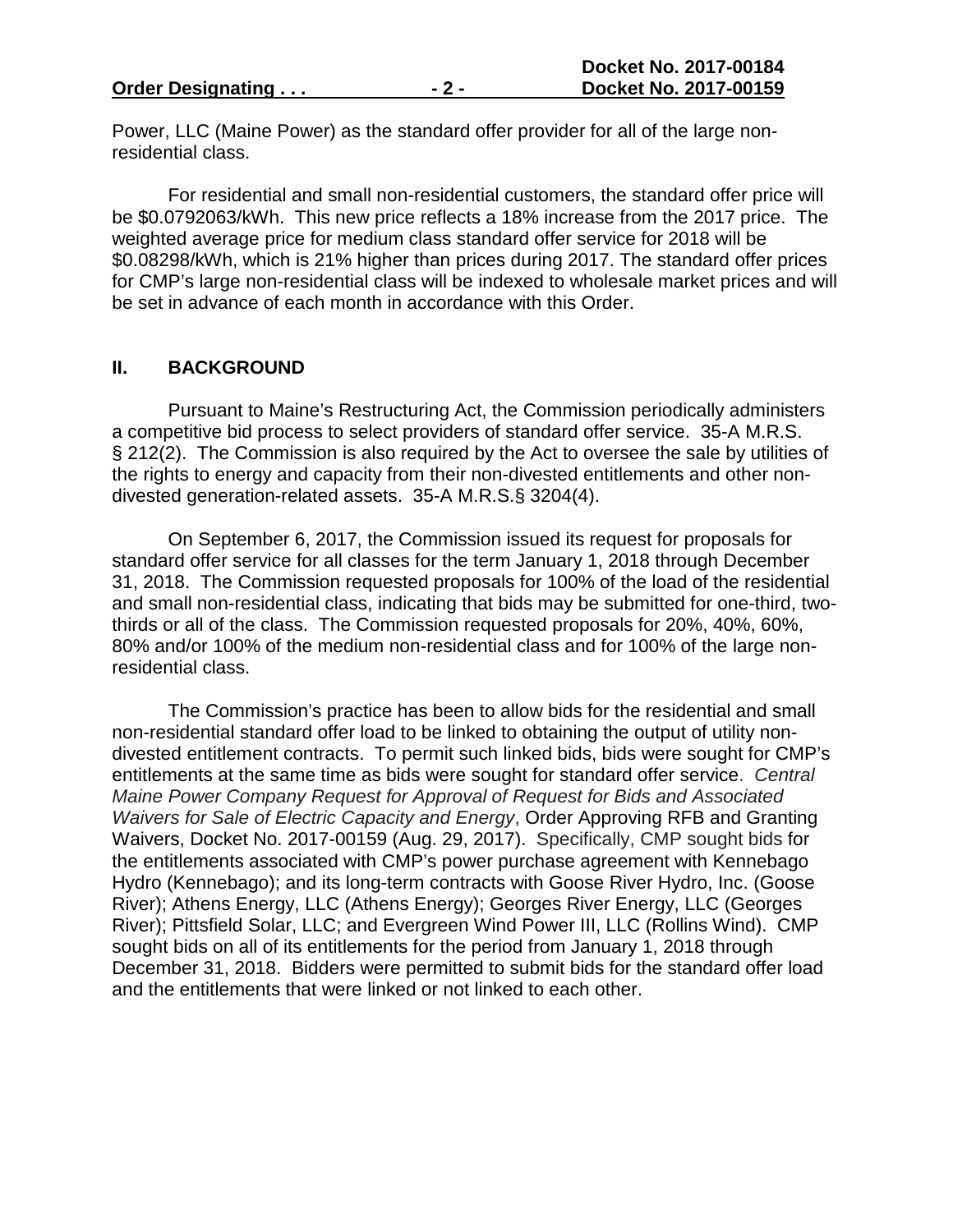#### **III. DISCUSSION**

We note at the outset that the bidding process was very competitive. As a result, standard offer prices have been established by a competitive market as contemplated by the Restructuring Act.

#### A. Residential and Small Non-Residential Class

Upon review of all the bids and the selection criteria in Chapter 301, we conclude that a combination of NextEra's bid for 67% and Constellation's bid for 33% of the residential and small non-residential class provides the greatest value for ratepayers. Accordingly, we designate NextEra as the standard offer provider to serve 67% of the residential and small non-residential class and Constellation to serve 33% of the residential and small non-residential class.

Based on our decision today, the standard offer price for this class will be \$0.0792063/kWh. As stated above, the standard offer price in 2018 be 18% higher than the 2017 price.

### B. Medium Commercial and Industrial Class

We designate as the standard offer providers for the 12-month term beginning January 1, 2018: Constellation for 60% of the requirements and NextEra for 40% of the requirements.

The monthly standard offer prices for the CMP medium class for 2018 are shown below:

| <b>Month</b> | SO Price   |
|--------------|------------|
|              |            |
| Jan-18       | \$0.114046 |
| Feb-18       | \$0.115994 |
| Mar-18       | \$0.087534 |
| Apr-18       | \$0.072112 |
| $May-18$     | \$0.065832 |
| Jun-18       | \$0.071936 |
| Jul-18       | \$0.073240 |
| Aug-18       | \$0.073078 |
| $Sep-18$     | \$0.072402 |
| Oct-18       | \$0.075728 |
| Nov-18       | \$0.081944 |
| Dec-18       | \$0.098344 |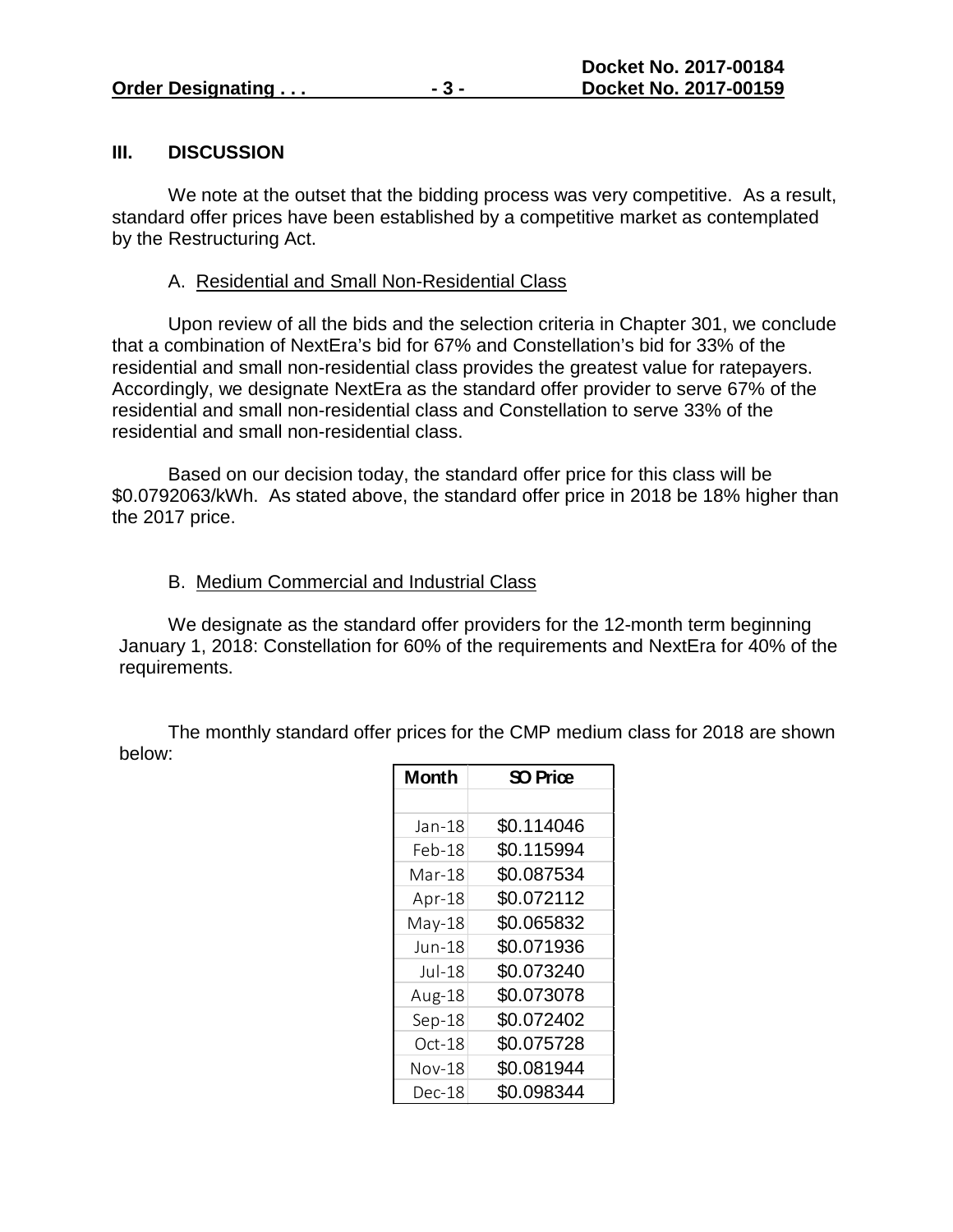|  |  |  |  |  | <b>Order Designating</b> |  |  |  |  |
|--|--|--|--|--|--------------------------|--|--|--|--|
|--|--|--|--|--|--------------------------|--|--|--|--|

As noted above, on an annual load-weighted average basis, standard offer prices for the medium class during 2018 will be 21% higher than prices during 2017.

C. Large Commercial and Industrial Class

We designate Maine Power as the provider for all of the large non-residential standard offer class in the CMP service territory. The large class price is structured on an indexed basis, which includes an energy component based on the ISO-NE settlement quantities and locational marginal prices for the load asset, and a fixed "adder" in \$ per kWh. The bid structure also includes a capacity component which will be set in advance of each month. The capacity payment to Maine Power will be based on the ISO-NE capacity settlement quantities for the load asset on a pass-through basis. Retail prices charged to large class standard offer customers will be set by the Commission in advance of each month based on the fixed adder and expected capacity prices and a retail energy component that reflects then-current market prices.

The winning bid for the CMP large class is as follows:

|          | Fixed Adder |
|----------|-------------|
|          | \$/kWh      |
| Jan-18   | \$0.00886   |
| Feb-18   | \$0.00879   |
| Mar-18   | \$0.00771   |
| Apr-18   | \$0.00788   |
| May-18   | \$0.00783   |
| Jun-18   | \$0.00831   |
| $Jul-18$ | \$0.00829   |
| Aug-18   | \$0.00811   |
| $Sep-18$ | \$0.00836   |
| $Oct-18$ | \$0.00782   |
| Nov-18   | \$0.00800   |
| Dec-18   | \$0.00920   |

## D. Three Supplier Test

As required by Chapter 301, section 8(C)(4) of the Commission's rules, today's selection of NextEra, Constellation, and Maine Power will satisfy the three supplier test for the upcoming term.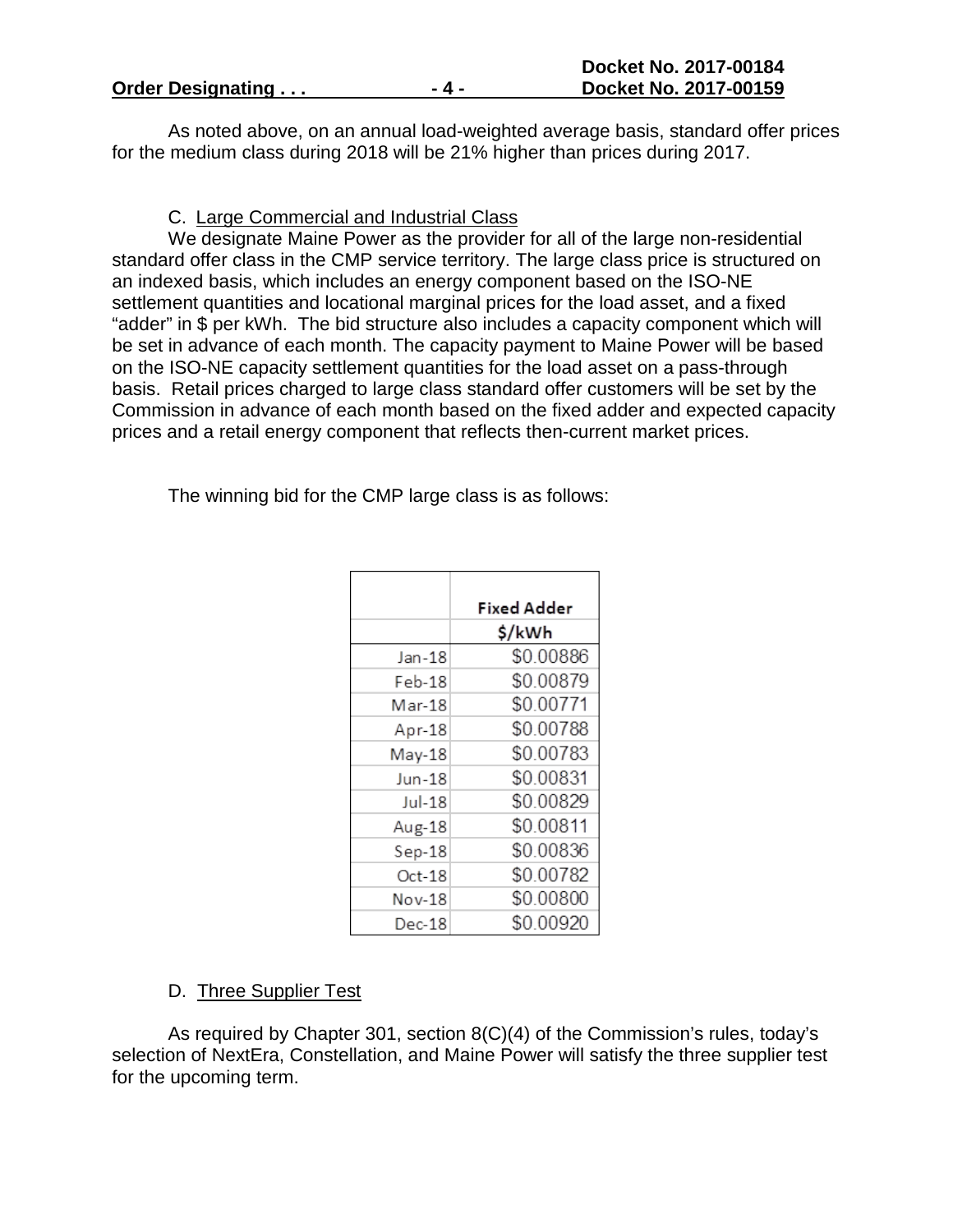## E. Entitlements

As stated above, the Commission concludes that a combination of unlinked bids for the residential and small non-residential class provides the greatest value for ratepayers. Given the bid prices and the current forward market projections, there appears to be greater value to ratepayers if the entitlements are sold directly by CMP into the wholesale market. The Commission therefore directs CMP to do so.

## F. Other Matters

In designating the above standard offer provider(s), we accept each of their statements of commitment and bidder conditions. These documents are attached to and incorporated into this Order. We find that these documents provide useful clarifications as to the precise nature of the standard offer providers' obligations, as well as reasonable protections for the providers with respect to actions of the Maine Legislature, this Commission or the utility. We understand all conditions of the winning bidder are satisfied, or will be satisfied shortly after the issuance of this Order. The modified Standard Offer Provider Service Agreements that associated with the winning bids are acceptable to CMP and we find that the changes from the standard form contracts are reasonable.

Finally, we recognize that the standard offer and entitlement arrangements approved in this Order create certain obligations and risks for CMP that should be properly borne by customers rather than shareholders. We are informed by our Staff that CMP agrees to accept the obligations and risks as long as it is compensated for the financial consequences of satisfying those obligations. Therefore, we explicitly find that any direct or indirect costs, obligations, expenses or damages reasonably incurred by CMP, including administrative and security costs, in fulfilling its obligations or exercising its rights under the various contracts and arrangements authorized by this Order, shall be deferred on the utility's books of account as regulatory assets and shall be fully recovered, with carrying costs, from customers either through transmission and distribution rates or standard offer rates. These risks include, but are not limited to:

- The costs of any performance assurance that CMP may be required to provide to a counterparty under the arrangements;
- Any provision that allows for a decrease or offset to the entitlement sale price, such that CMP collects from the buyer any amount less than the entitlement sales price approved in this Order, including such decreases or offsets arising from actual or alleged changes in law or regulation;
- Any additional costs or losses that CMP may incur as a result of tolling any termination rights under any agreement pending the outcome of an arbitration proceeding;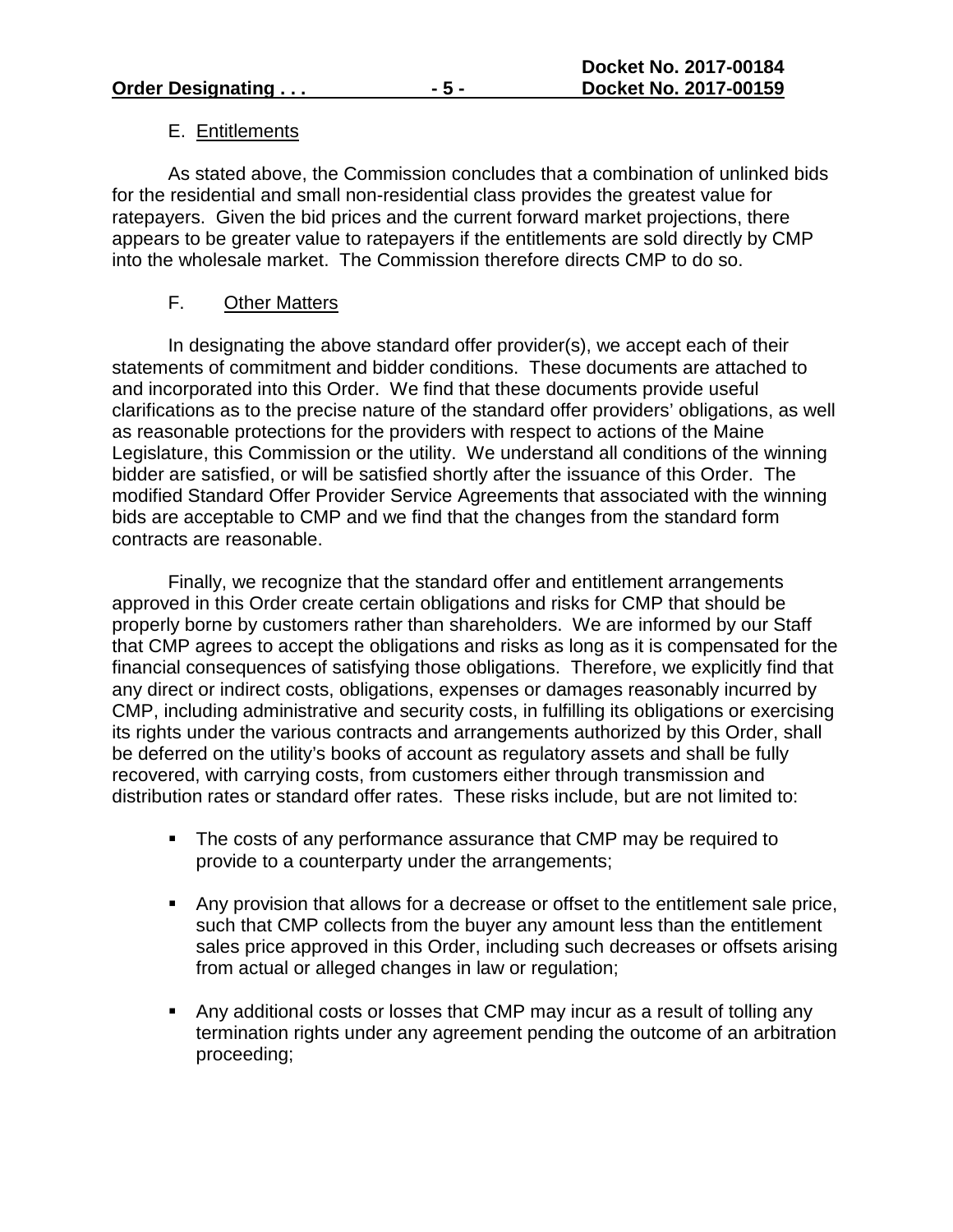**Order Designating ... -6 -**

- Any costs caused by contractually fixing any fees applicable to the standard offer provider for any time period, where such fees are otherwise subject to change;
- Any incremental costs attributable to the execution of the standard offer arrangements, including those related to the solicitation, evaluation, and negotiation of those arrangements; and
- Any costs or losses that CMP incurs as a result of a default by the standard offer provider(s) on any of their contractual or other obligations and the consequential termination of any contract or obligation associated with the standard offer and entitlement arrangements authorized in this Order for which CMP is not compensated by associated security.

This Order will be treated as designated confidential information pursuant to the Protective Order issued in this proceeding for a two-week period. After that, the confidential treatment of this information will be removed.

Dated at Hallowell, Maine, this 8th day of November 2017.

# BY ORDER OF THE COMMISSION

*/s/Harry Lanphear*

\_\_\_\_\_\_\_\_\_\_\_\_\_\_\_\_\_ Harry Lanphear Administrative Director

COMMISSIONERS VOTING FOR: Vannoy

Williamson